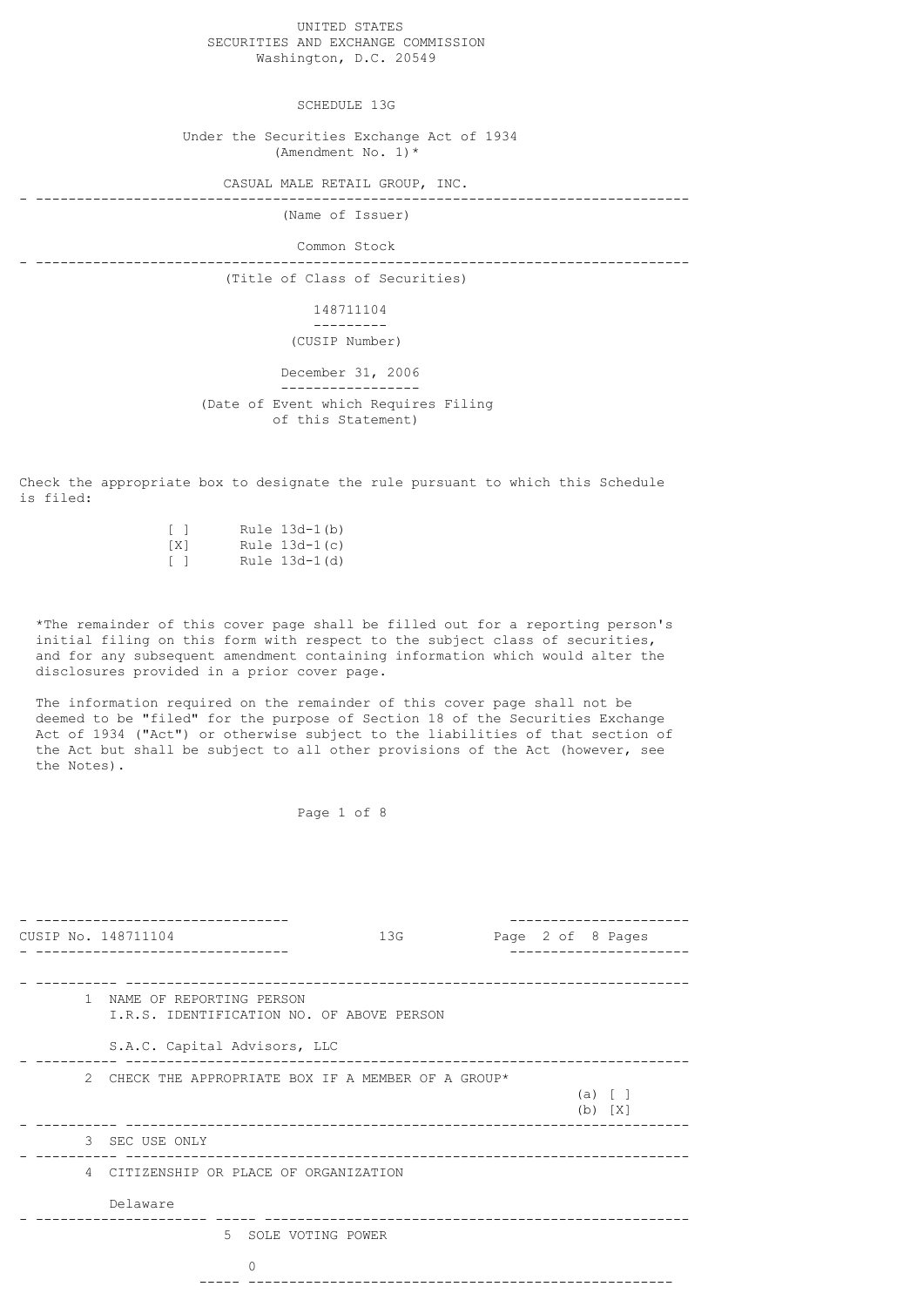|                                                                            | 6                                                                       | SHARED VOTING POWER                 |  |  |  |  |
|----------------------------------------------------------------------------|-------------------------------------------------------------------------|-------------------------------------|--|--|--|--|
| NUMBER OF SHARES<br>BENEFICIALLY OWNED<br>BY EACH REPORTING<br>PERSON WITH |                                                                         | $2,239,967*$ (see Item 4)           |  |  |  |  |
|                                                                            |                                                                         | 7 SOLE DISPOSITIVE POWER            |  |  |  |  |
|                                                                            |                                                                         | $\Omega$                            |  |  |  |  |
|                                                                            |                                                                         | 8 SHARED DISPOSITIVE POWER          |  |  |  |  |
|                                                                            |                                                                         | $2,239,967*$ (see Item 4)           |  |  |  |  |
| 9 AGGREGATE AMOUNT BENEFICIALLY OWNED BY EACH REPORTING PERSON             |                                                                         |                                     |  |  |  |  |
|                                                                            | 2,239,967* (see Item 4)                                                 |                                     |  |  |  |  |
|                                                                            | 10 CHECK BOX IF THE AGGREGATE AMOUNT IN ROW (9) EXCLUDES CERTAIN SHARES |                                     |  |  |  |  |
| $\lceil$ $\rceil$                                                          |                                                                         |                                     |  |  |  |  |
|                                                                            | 11 PERCENT OF CLASS REPRESENTED BY AMOUNT IN ROW (9)                    |                                     |  |  |  |  |
|                                                                            | $5.6\%*$ (see Item 4)                                                   |                                     |  |  |  |  |
|                                                                            | 12 TYPE OF REPORTING PERSON*                                            |                                     |  |  |  |  |
| 0 <sup>0</sup>                                                             |                                                                         |                                     |  |  |  |  |
|                                                                            |                                                                         | *SEE INSTRUCTION BEFORE FILLING OUT |  |  |  |  |
|                                                                            |                                                                         | Page 2 of 8                         |  |  |  |  |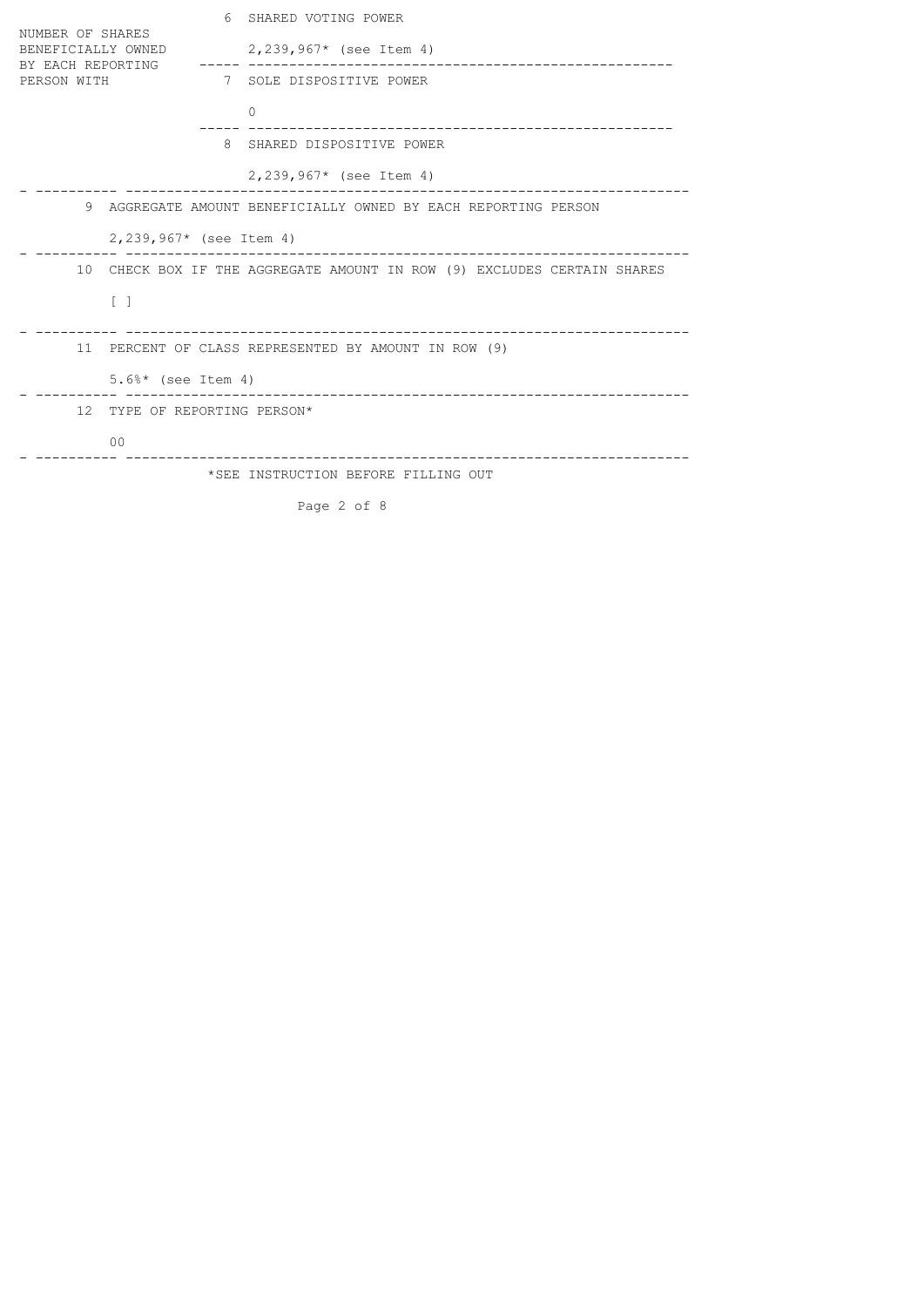| CUSIP No. 148711104                    |                                                                               |          | 13G                                       |                             |  |  |  | --------------<br>Page 3 of 8 Pages |
|----------------------------------------|-------------------------------------------------------------------------------|----------|-------------------------------------------|-----------------------------|--|--|--|-------------------------------------|
|                                        |                                                                               |          |                                           |                             |  |  |  |                                     |
|                                        | 1 NAME OF REPORTING PERSON                                                    |          | I.R.S. IDENTIFICATION NO. OF ABOVE PERSON |                             |  |  |  |                                     |
|                                        | S.A.C. Capital Management, LLC                                                |          |                                           |                             |  |  |  |                                     |
| 2                                      | CHECK THE APPROPRIATE BOX IF A MEMBER OF A GROUP*<br>$(a)$ [ ]<br>$(b)$ $[X]$ |          |                                           |                             |  |  |  |                                     |
|                                        | 3 SEC USE ONLY                                                                |          |                                           |                             |  |  |  |                                     |
|                                        | 4 CITIZENSHIP OR PLACE OF ORGANIZATION                                        |          |                                           |                             |  |  |  |                                     |
|                                        | Delaware                                                                      |          |                                           |                             |  |  |  |                                     |
|                                        |                                                                               |          | 5 SOLE VOTING POWER                       |                             |  |  |  |                                     |
|                                        |                                                                               | 0        |                                           | ___________________________ |  |  |  |                                     |
|                                        |                                                                               |          | 6 SHARED VOTING POWER                     |                             |  |  |  |                                     |
| NUMBER OF SHARES<br>BENEFICIALLY OWNED |                                                                               |          | $2,239,967*$ (see Item 4)                 |                             |  |  |  |                                     |
| BY EACH REPORTING<br>PERSON WITH       |                                                                               |          | 7 SOLE DISPOSITIVE POWER                  | ------------------          |  |  |  |                                     |
|                                        |                                                                               | $\Omega$ |                                           |                             |  |  |  |                                     |
|                                        |                                                                               |          | 8 SHARED DISPOSITIVE POWER                |                             |  |  |  |                                     |
|                                        |                                                                               |          | 2,239,967* (see Item 4)                   |                             |  |  |  |                                     |
| 9                                      | AGGREGATE AMOUNT BENEFICIALLY OWNED BY EACH REPORTING PERSON                  |          |                                           |                             |  |  |  |                                     |
|                                        | 2,239,967* (see Item 4)                                                       |          |                                           |                             |  |  |  |                                     |
| 10                                     | CHECK BOX IF THE AGGREGATE AMOUNT IN ROW (9) EXCLUDES CERTAIN SHARES          |          |                                           |                             |  |  |  |                                     |
|                                        | $\begin{bmatrix} 1 \end{bmatrix}$                                             |          |                                           |                             |  |  |  |                                     |
|                                        | 11 PERCENT OF CLASS REPRESENTED BY AMOUNT IN ROW (9)                          |          |                                           |                             |  |  |  |                                     |
|                                        | $5.6\%*$ (see Item 4)                                                         |          |                                           |                             |  |  |  |                                     |
|                                        | 12 TYPE OF REPORTING PERSON*                                                  |          |                                           |                             |  |  |  |                                     |
|                                        | 0 <sup>0</sup>                                                                |          |                                           |                             |  |  |  |                                     |
|                                        |                                                                               |          | *SEE INSTRUCTION BEFORE FILLING OUT       |                             |  |  |  |                                     |
|                                        |                                                                               |          | Page 3 of 8                               |                             |  |  |  |                                     |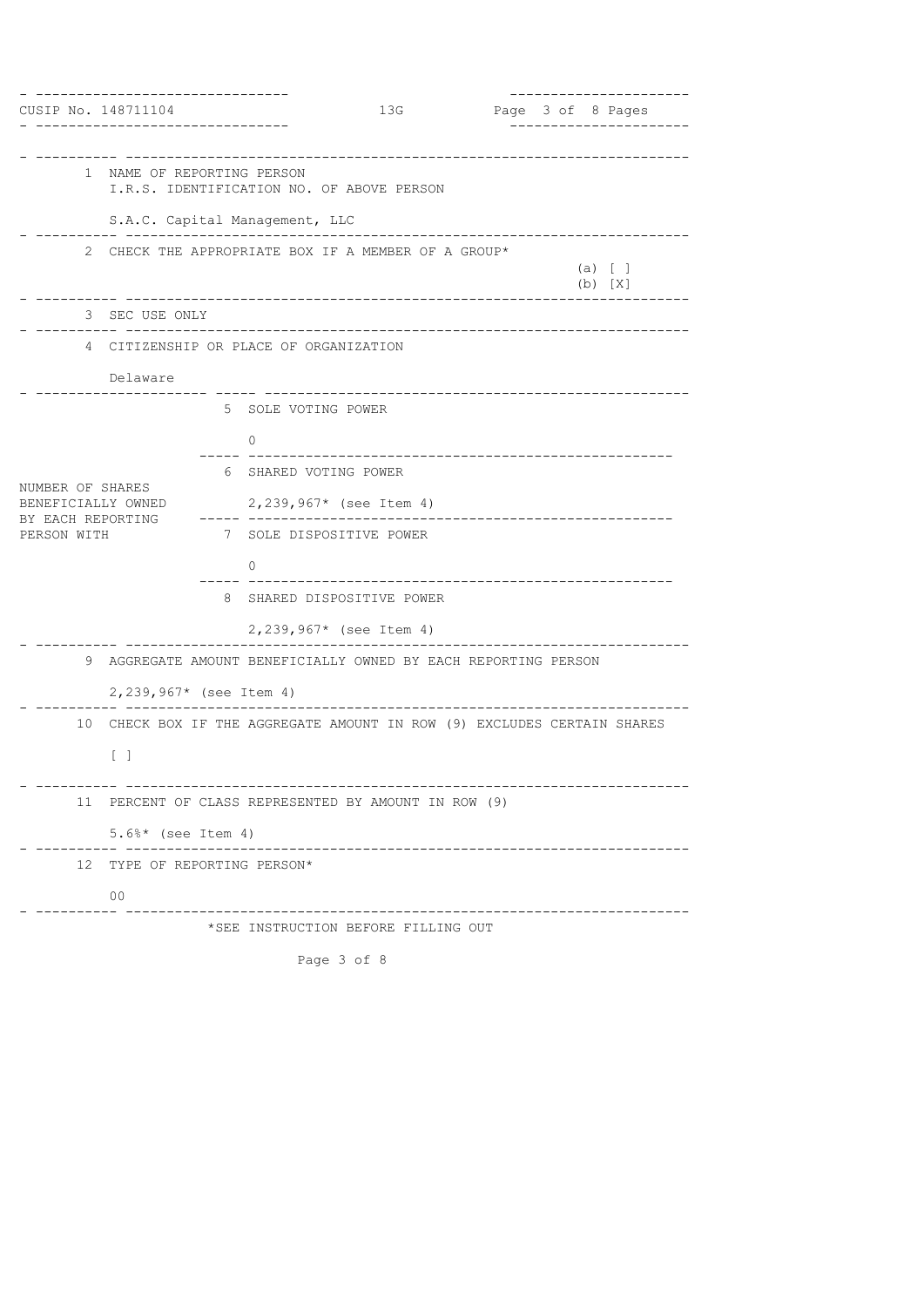| CUSIP No. 148711104                    |                                                                                                                |  |                                                     | 13G                                 |  |  |  |  | -------------------<br>Page 4 of 8 Pages |
|----------------------------------------|----------------------------------------------------------------------------------------------------------------|--|-----------------------------------------------------|-------------------------------------|--|--|--|--|------------------------------------------|
|                                        |                                                                                                                |  |                                                     |                                     |  |  |  |  |                                          |
|                                        | 1 NAME OF REPORTING PERSON<br>I.R.S. IDENTIFICATION NO. OF ABOVE PERSON                                        |  |                                                     |                                     |  |  |  |  |                                          |
|                                        | Steven A. Cohen                                                                                                |  |                                                     |                                     |  |  |  |  |                                          |
|                                        | 2 CHECK THE APPROPRIATE BOX IF A MEMBER OF A GROUP*<br>$(a)$ [ ]<br>$(b)$ $[X]$                                |  |                                                     |                                     |  |  |  |  |                                          |
|                                        | --------------------------------<br>3 SEC USE ONLY                                                             |  |                                                     |                                     |  |  |  |  |                                          |
|                                        | 4 CITIZENSHIP OR PLACE OF ORGANIZATION                                                                         |  |                                                     |                                     |  |  |  |  |                                          |
|                                        | United States                                                                                                  |  |                                                     |                                     |  |  |  |  |                                          |
|                                        |                                                                                                                |  | 5 SOLE VOTING POWER                                 | _____________________________       |  |  |  |  |                                          |
|                                        |                                                                                                                |  | 0                                                   |                                     |  |  |  |  |                                          |
|                                        |                                                                                                                |  | 6 SHARED VOTING POWER                               |                                     |  |  |  |  |                                          |
| NUMBER OF SHARES<br>BENEFICIALLY OWNED |                                                                                                                |  | $2,239,967*$ (see Item 4)                           |                                     |  |  |  |  |                                          |
| BY EACH REPORTING<br>PERSON WITH       |                                                                                                                |  | -----------------------<br>7 SOLE DISPOSITIVE POWER |                                     |  |  |  |  |                                          |
|                                        |                                                                                                                |  | $\Omega$                                            |                                     |  |  |  |  |                                          |
|                                        |                                                                                                                |  | 8 SHARED DISPOSITIVE POWER                          |                                     |  |  |  |  |                                          |
|                                        |                                                                                                                |  | 2,239,967* (see Item 4)                             |                                     |  |  |  |  |                                          |
| 9                                      | AGGREGATE AMOUNT BENEFICIALLY OWNED BY EACH REPORTING PERSON                                                   |  |                                                     |                                     |  |  |  |  |                                          |
|                                        | $2,239,967*$ (see Item 4)                                                                                      |  |                                                     |                                     |  |  |  |  |                                          |
|                                        | -----------------------------------<br>10 CHECK BOX IF THE AGGREGATE AMOUNT IN ROW (9) EXCLUDES CERTAIN SHARES |  |                                                     |                                     |  |  |  |  |                                          |
|                                        | $\begin{bmatrix} 1 \end{bmatrix}$                                                                              |  |                                                     |                                     |  |  |  |  |                                          |
|                                        | 11 PERCENT OF CLASS REPRESENTED BY AMOUNT IN ROW (9)                                                           |  |                                                     |                                     |  |  |  |  |                                          |
|                                        | $5.6\%*$ (see Item 4)                                                                                          |  |                                                     |                                     |  |  |  |  |                                          |
| 12                                     | TYPE OF REPORTING PERSON*                                                                                      |  |                                                     |                                     |  |  |  |  |                                          |
|                                        | ΙN                                                                                                             |  |                                                     |                                     |  |  |  |  |                                          |
|                                        |                                                                                                                |  |                                                     | *SEE INSTRUCTION BEFORE FILLING OUT |  |  |  |  |                                          |
|                                        |                                                                                                                |  | Page 4 of 8                                         |                                     |  |  |  |  |                                          |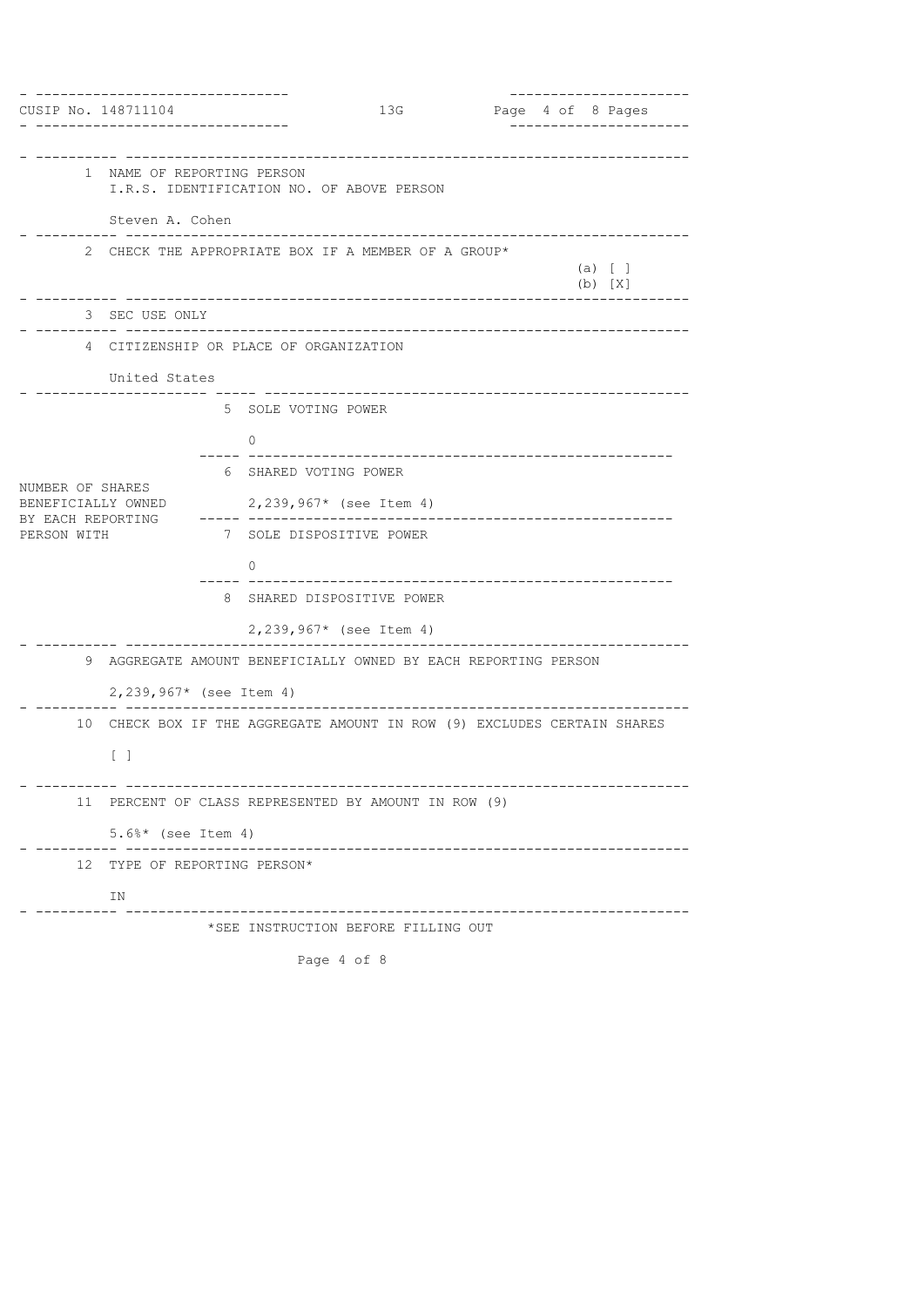Item 1(a) Name of Issuer: --------------

Casual Male Retail Group, Inc.

Item 1(b) Address of Issuer's Principal Executive Offices: -----------------------------------------------

> 555 Turnpike Street Canton, MA 02021

Items 2(a) Name of Person Filing: ---------------------

> This statement is filed by: (i) S.A.C. Capital Advisors, LLC, ("SAC Capital Advisors") with respect to shares of common stock ("Shares"), of the Issuer beneficially owned by S.A.C. Capital Associates, LLC ("SAC Capital Associates"), S.A.C. MultiQuant Fund, LLC ("SAC MultiQuant") and S.A.C. Arbitrage Fund, LLC ("SAC Arbitrage"); (ii) S.A.C. Capital Management, LLC, ("SAC Capital Management") with respect to Shares beneficially owned by SAC Capital Associates, SAC MultiQuant and SAC Arbitrage; and (iii) Steven A. Cohen with respect to Shares beneficially owned by SAC Capital Advisors, SAC Capital Management, SAC Capital Associates, SAC MultiQuant and SAC Arbitrage.

> SAC Capital Advisors, SAC Capital Management and Steven A. Cohen have entered into a Joint Filing Agreement, a copy of which is filed with this Schedule 13G as Exhibit 99.1, pursuant to which they have agreed to file this Schedule 13G jointly in accordance with the provisions of Rule 13d-1(k) of the Securities Exchange Act of 1934, as amended.

Item 2(b) Address of Principal Business Office: ------------------------------------

> The address of the principal business office of (i) SAC Capital Advisors and Mr. Cohen is 72 Cummings Point Road, Stamford, Connecticut 06902, and (ii) SAC Capital Management is 540 Madison Avenue, New York, New York 10022.

Item 2(c) Citizenship: -----------

> SAC Capital Advisors and SAC Capital Management are Delaware limited liability companies. Mr. Cohen is a United States citizen.

Item 2(d) Title of Class of Securities: ----------------------------

Common Stock

Page 5 of 8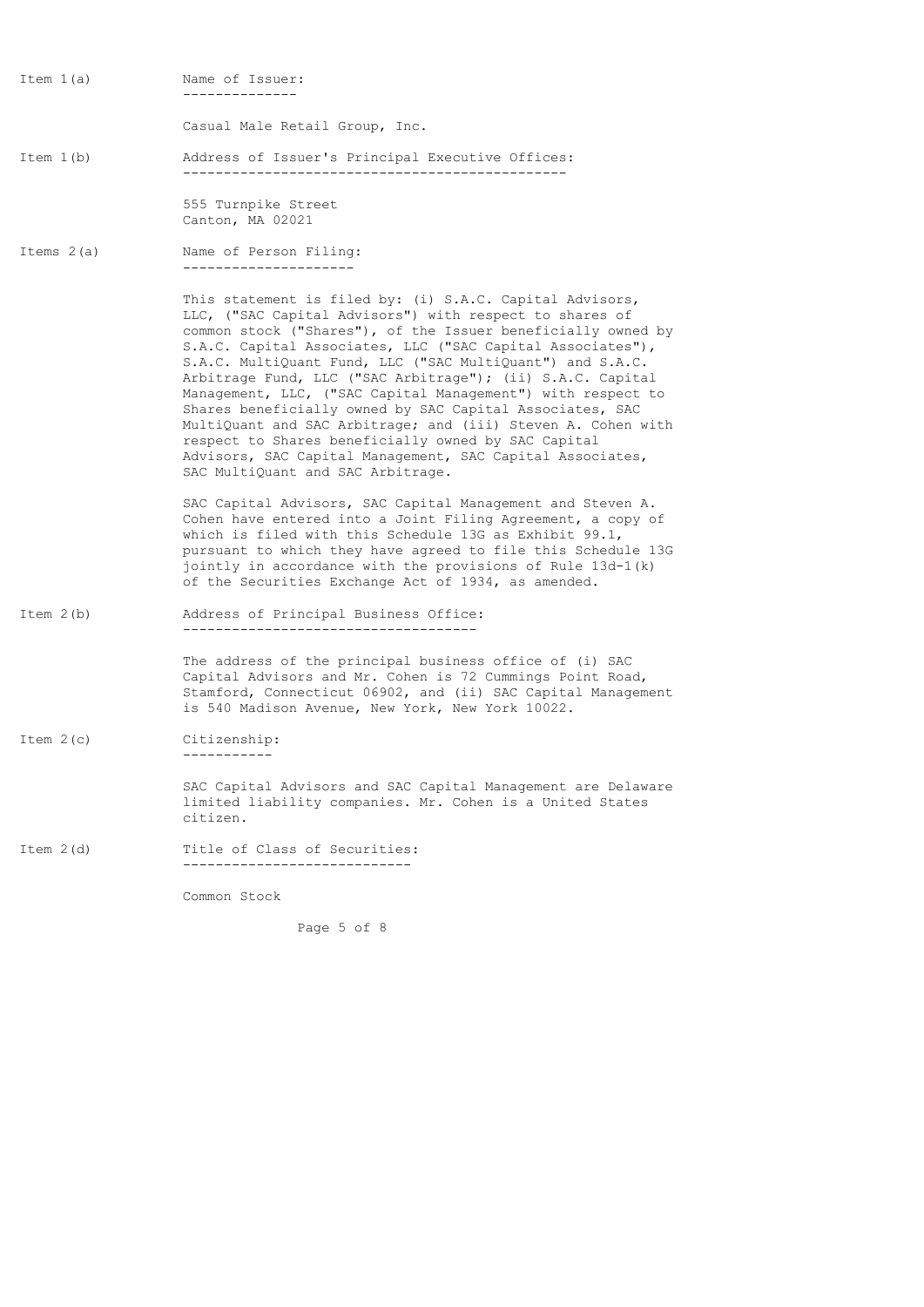Item 2(e) CUSIP Number: ------------ 148711104 Item 3 Not Applicable Item 4 Ownership: --------- The percentages used herein are calculated based upon the Shares issued and outstanding as of January 16, 2007 as reported on the Issuer's prospectus on Form 424B3 filed with the Securities and Exchange Commission on January 19, 2007. As of the close of business on December 31, 2006: 1. S.A.C. Capital Advisors, LLC (a) Amount beneficially owned:  $2,239,967*$  (b) Percent of class: 5.6%\* (c)(i) Sole power to vote or direct the vote: -0- (ii) Shared power to vote or direct the vote: 2,239,967\* (iii) Sole power to dispose or direct the disposition: -0- (iv) Shared power to dispose or direct the disposition: 2,239,967\* 2. S.A.C. Capital Management, LLC (a) Amount beneficially owned:  $2,239,967*$ (b) Percent of class:  $\bar{5.6}$   $\bar{6}$  \* (c)(i) Sole power to vote or direct the vote: -0- (ii) Shared power to vote or direct the vote: 2,239,967\* (iii) Sole power to dispose or direct the disposition: -0- (iv) Shared power to dispose or direct the disposition: 2,239,967\* 3. Steven A. Cohen (a) Amount beneficially owned: 2,239,967\* (b) Percent of class: 5.6%\* (c)(i) Sole power to vote or direct the vote: -0- (ii) Shared power to vote or direct the vote: 2,239,967\* (iii) Sole power to dispose or direct the disposition: -0- (iv) Shared power to dispose or direct the disposition: 2,239,967\*

> \*The number of shares reported herein includes 845,070 Shares issuable upon conversion of \$9 million aggregate principal amount of the Issuer's 5% Senior Subordinated Convertible Notes due 2024 held by SAC Arbitrage.

> > Page 6 of 8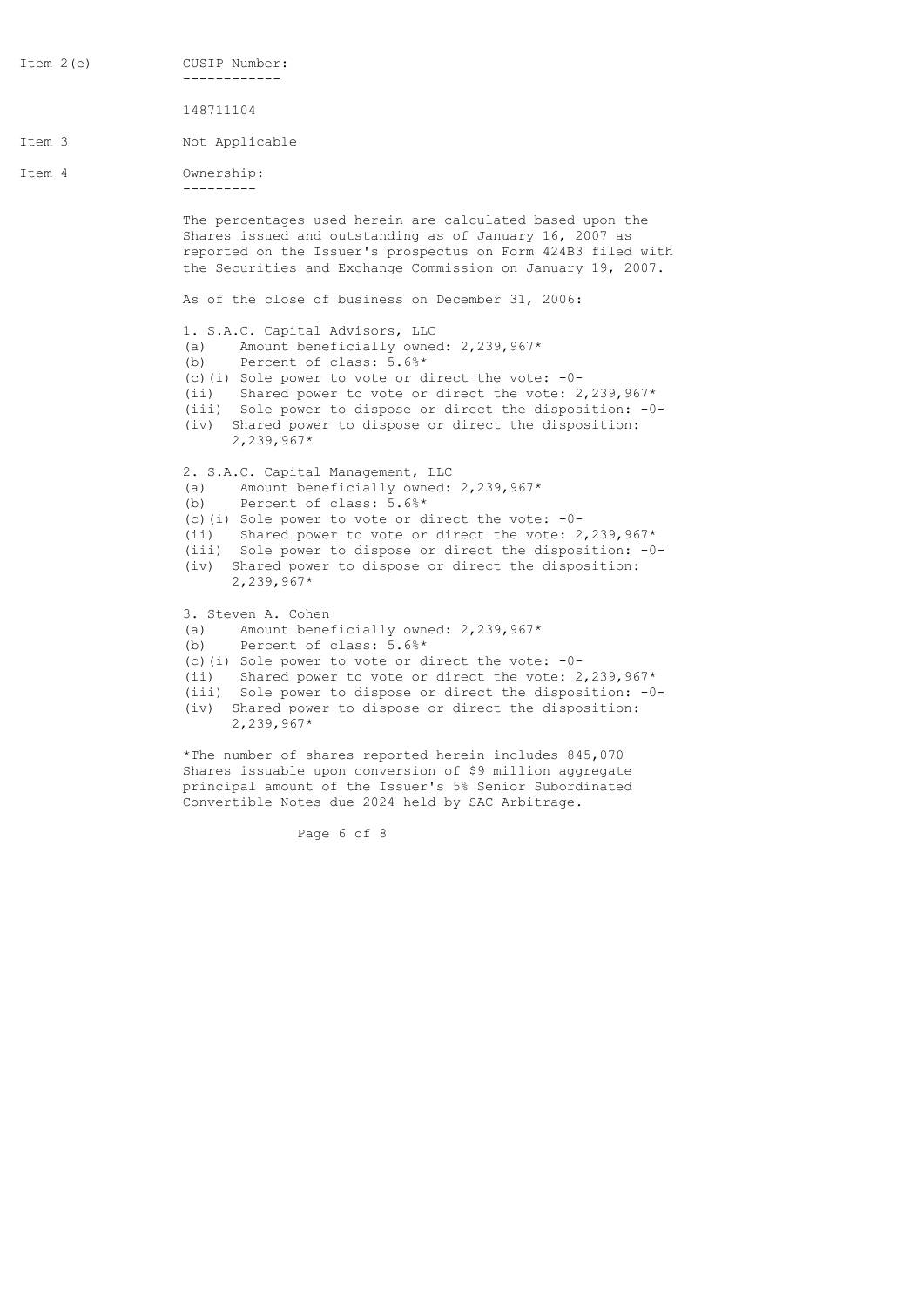|         | SAC Capital Advisors, SAC Capital Management and Mr. Cohen<br>own directly no Shares. Pursuant to investment agreements,<br>each of SAC Capital Advisors and SAC Capital Management<br>share all investment and voting power with respect to the<br>securities held by SAC Capital Associates, SAC MultiQuant<br>and SAC Arbitrage. Mr. Cohen controls each of SAC Capital<br>Advisors and SAC Capital Management. By reason of the<br>provisions of Rule 13d-3 of the Securities Exchange Act of<br>1934, as amended, each of SAC Capital Advisors, SAC Capital<br>Management and Mr. Cohen may be deemed to own beneficially<br>2,239,967* Shares constituting approximately 5.6% of the<br>Shares outstanding. Each of SAC Capital Advisors, SAC<br>Capital Management and Mr. Cohen disclaim beneficial<br>ownership of any of the securities covered by this<br>statement. |
|---------|---------------------------------------------------------------------------------------------------------------------------------------------------------------------------------------------------------------------------------------------------------------------------------------------------------------------------------------------------------------------------------------------------------------------------------------------------------------------------------------------------------------------------------------------------------------------------------------------------------------------------------------------------------------------------------------------------------------------------------------------------------------------------------------------------------------------------------------------------------------------------------|
| Item 5  | Ownership of Five Percent or Less of a Class:                                                                                                                                                                                                                                                                                                                                                                                                                                                                                                                                                                                                                                                                                                                                                                                                                                   |
|         | If this statement is being filed to report the fact that as<br>of the date hereof the reporting person has ceased to be the<br>beneficial owner of more than five percent of the class of<br>securities, check the following.                                                                                                                                                                                                                                                                                                                                                                                                                                                                                                                                                                                                                                                   |
| Item 6  | Ownership of More than Five Percent on Behalf of Another                                                                                                                                                                                                                                                                                                                                                                                                                                                                                                                                                                                                                                                                                                                                                                                                                        |
|         | Person:<br>-------                                                                                                                                                                                                                                                                                                                                                                                                                                                                                                                                                                                                                                                                                                                                                                                                                                                              |
|         | Not Applicable                                                                                                                                                                                                                                                                                                                                                                                                                                                                                                                                                                                                                                                                                                                                                                                                                                                                  |
| Item 7  | Identification and Classification of the<br>--------------------------------------                                                                                                                                                                                                                                                                                                                                                                                                                                                                                                                                                                                                                                                                                                                                                                                              |
|         | Subsidiary Which Acquired the Security Being                                                                                                                                                                                                                                                                                                                                                                                                                                                                                                                                                                                                                                                                                                                                                                                                                                    |
|         | Reported on By the Parent Holding Company:                                                                                                                                                                                                                                                                                                                                                                                                                                                                                                                                                                                                                                                                                                                                                                                                                                      |
|         | Not Applicable                                                                                                                                                                                                                                                                                                                                                                                                                                                                                                                                                                                                                                                                                                                                                                                                                                                                  |
| Item 8  | Identification and Classification of Members                                                                                                                                                                                                                                                                                                                                                                                                                                                                                                                                                                                                                                                                                                                                                                                                                                    |
|         | of the Group:<br>------------                                                                                                                                                                                                                                                                                                                                                                                                                                                                                                                                                                                                                                                                                                                                                                                                                                                   |
|         | Not Applicable                                                                                                                                                                                                                                                                                                                                                                                                                                                                                                                                                                                                                                                                                                                                                                                                                                                                  |
| Item 9  | Notice of Dissolution of Group:                                                                                                                                                                                                                                                                                                                                                                                                                                                                                                                                                                                                                                                                                                                                                                                                                                                 |
|         | Not Applicable                                                                                                                                                                                                                                                                                                                                                                                                                                                                                                                                                                                                                                                                                                                                                                                                                                                                  |
| Item 10 | Certification:<br>------------                                                                                                                                                                                                                                                                                                                                                                                                                                                                                                                                                                                                                                                                                                                                                                                                                                                  |

 By signing below the signatory certifies that, to the best of his knowledge and belief, the securities referred to above were not acquired and are not held for the purpose of or with the effect of changing or influencing the control of the issuer of the securities and were not acquired and are not held in connection with or as a participant in any transaction having that purpose or effect.

Page 7 of 8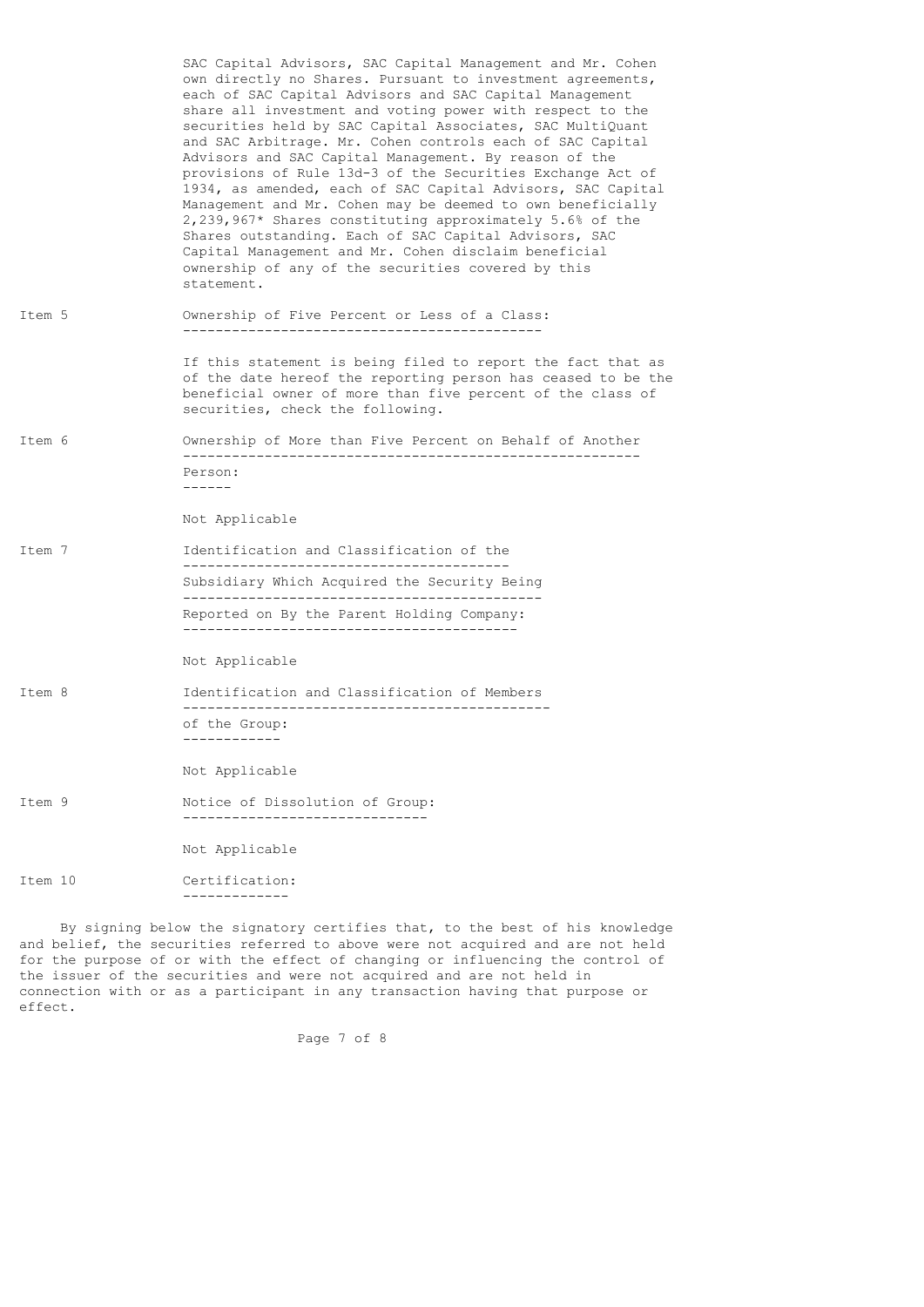## SIGNATURE ---------

 After reasonable inquiry and to the best of my knowledge and belief, I certify that the information set forth in this statement is true, complete and correct.

Dated: February 14, 2007

S.A.C. CAPITAL ADVISORS, LLC

By: /s/ Peter Nussbaum

 ----------------------------------------- Name: Peter Nussbaum

Title: Authorized Person

S.A.C. CAPITAL MANAGEMENT, LLC

By: /s/ Peter Nussbaum

 ----------------------------------------- Name: Peter Nussbaum Title: Authorized Person

STEVEN A. COHEN

By: /s/ Peter Nussbaum

-----------------------------------------

Name: Peter Nussbaum Title: Authorized Person

Page 8 of 8